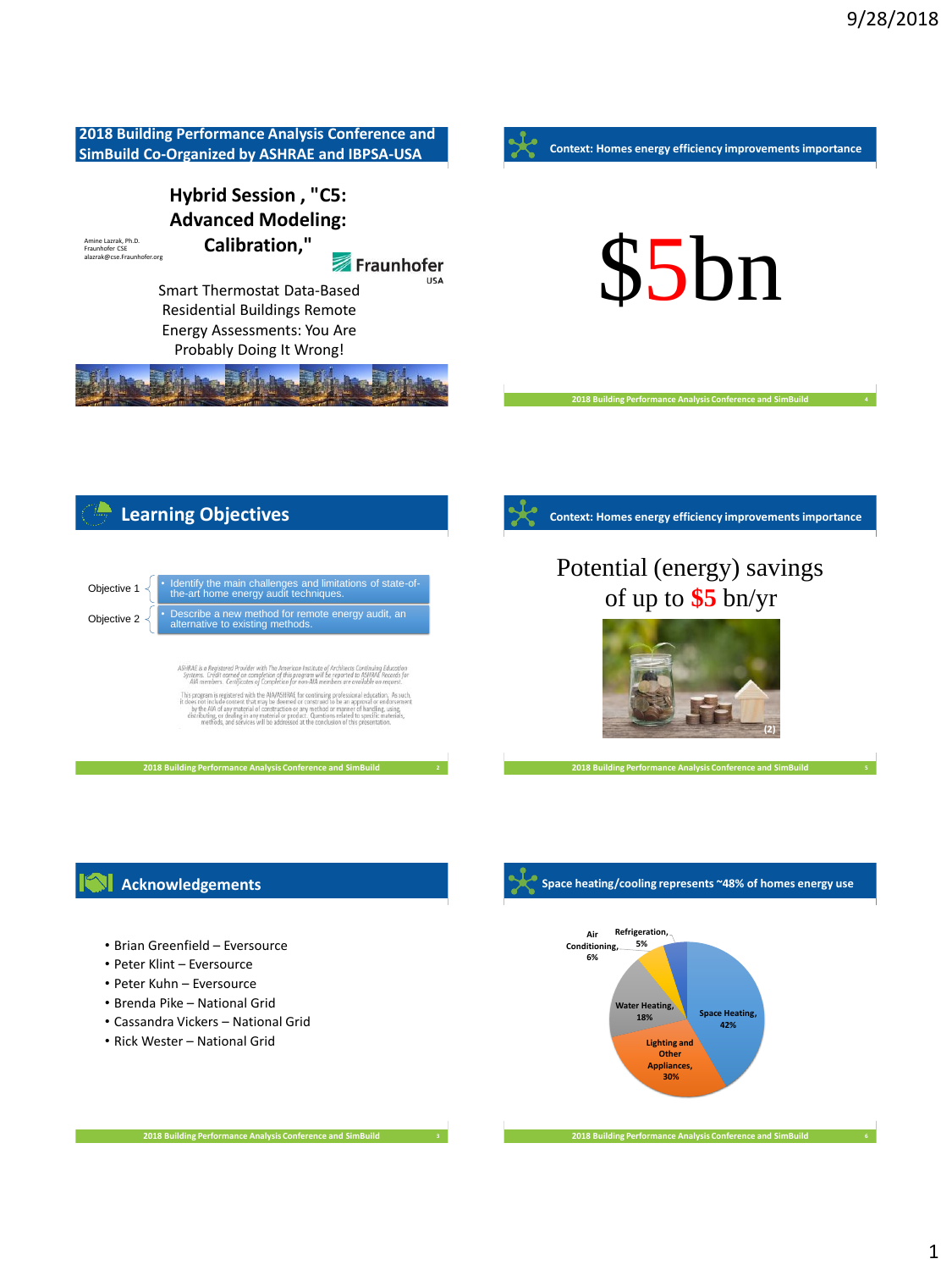



**CT and smart meters are creating an opportunity**



Communicating thermostats (CTs) and smart meters data can be used to do remote energy auditing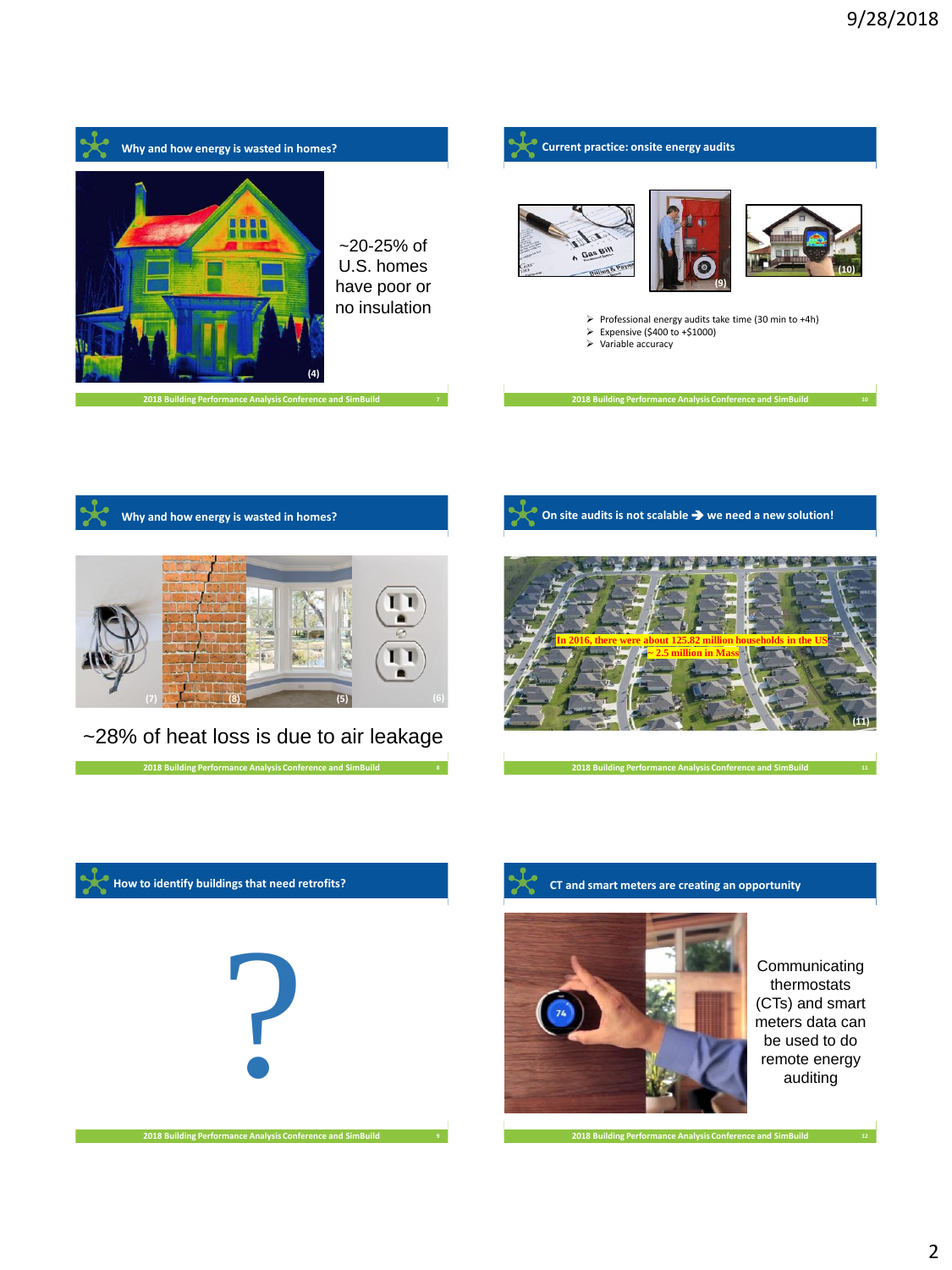









#### A **Remote energy audit: Energy intensity approach**

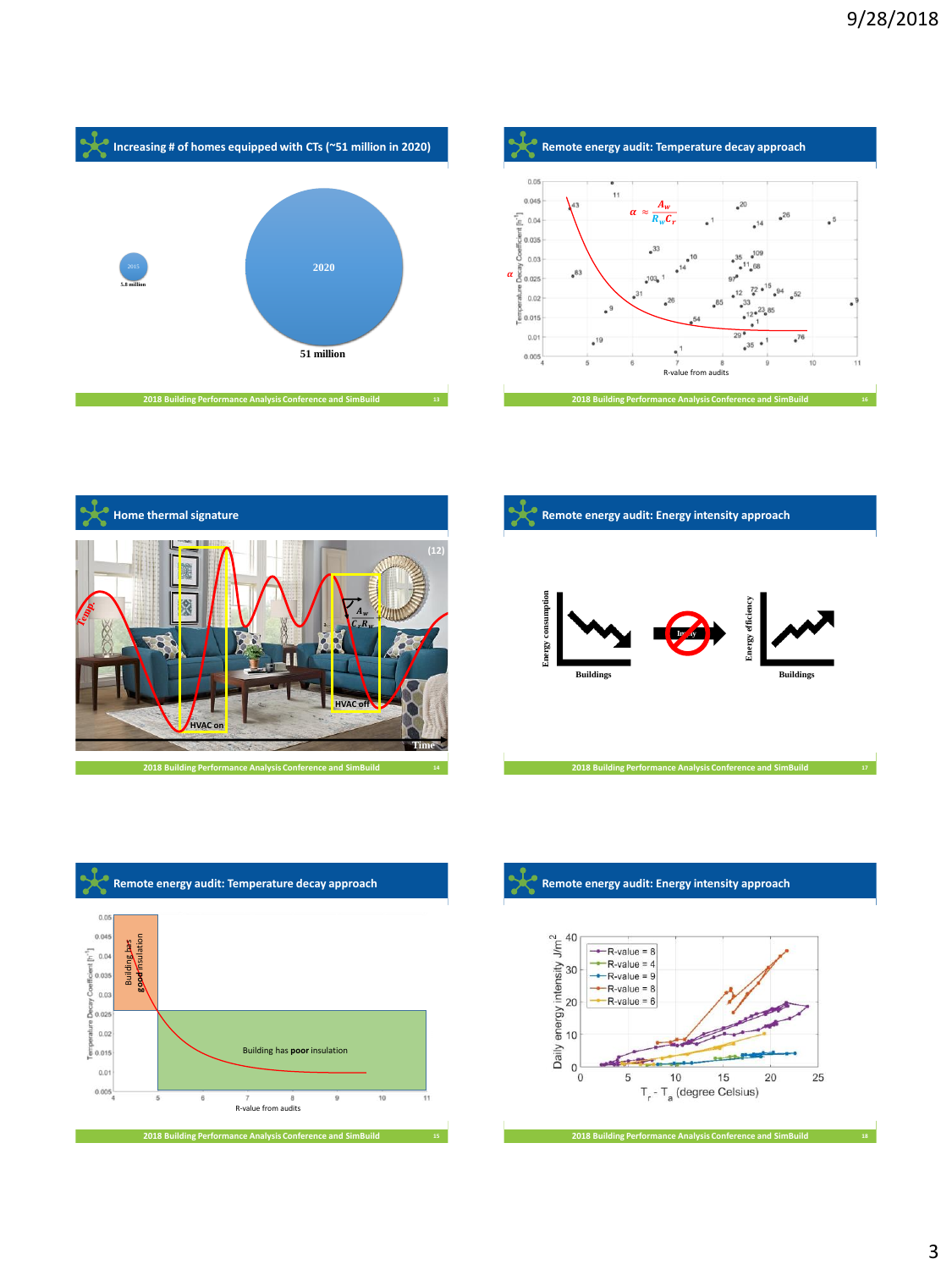









### **Results: R-value estimation**